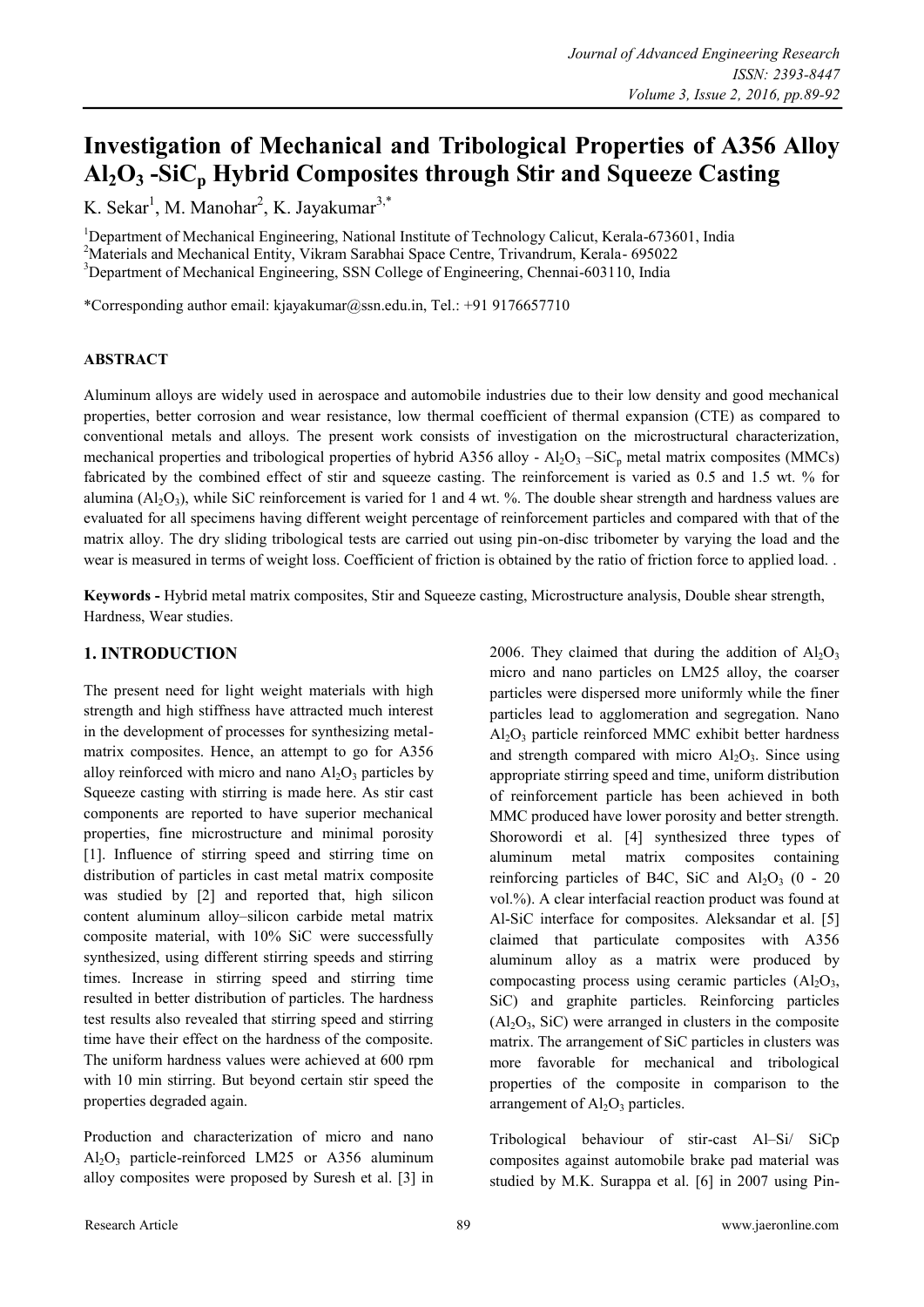on-disc tribo tester and reported that both wear rate and friction coefficient varied with both applied normal load and sliding speed. With increase in the applied normal load, the wear rate was observed to increase whereas the friction coefficient decreases. However, both the wear rate and friction coefficients were observed to vary proportionally with the sliding speed.

The most important challenge during fabrication of MMCs by liquid phase processes are uniform mixing of reinforcement in the matrix without sinks and floats, wettability of ceramic particles in the base metal with less porosity and higher density. To overcome these challenges, especially during addition of nano particles combined stir with squeeze casting technique is adopted in this work. Moreover literature discusses the mechanical properties in terms of microstructure, hardness, tensile and compressive strength. However, the present work elaborates the micro - nano particulate composites behavior during double shear strength, hardness and tribological test.

# **2. EXPERIMENTATION**

### **2.1 Materials and Manufacturing process**

The matrix alloy for the study was A356 aluminum alloy. SiC particles of 1  $\mu$ m (average size) and Al<sub>2</sub>O<sub>3</sub> particles of 50 nm (average size) were added as the reinforcements in the matrix.

The furnace of the squeeze casting machine is set at a temperature of 800 °C. Since die capacity is only 1460 gram, weighed pieces of A356 alloy ingot was inserted into the furnace. The stirring of molten metal was carried out for 5 min. First casting is done without the reinforcement particles. Then 0.5 wt.% of zinc powder and 0.75 wt.% of magnesium was added to improve the shinning effect and wettability respectively. The nano alumina and micro silicon carbide powders were pre heated to the temperatures of 900  $^{\circ}$ C and 950  $^{\circ}$ C respectively and poured into the stirred melt using a hopper. The powders were added gradually into the melt while the stirring is done at 250 rpm. After completing powder addition, the stirring was continued for 5 minute. The different wt.% of reinforcement particles are added to the melt are (1)  $Al_2O_3$  (0.5%) + SiC (4 %), (2) Al<sub>2</sub>O<sub>3</sub> (0.5%) + SiC (1 %), (3) Al<sub>2</sub>O<sub>3</sub>  $(1.5\%)$  + SiC (1 %), (4) Al<sub>2</sub>O<sub>3</sub> (1.5%) + SiC (4 %). Then the bottom pouring of the melt to the die is done. As soon as the melt is poured into the die, the squeeze pressure switch was pressed to squeeze the casting. The pressure applied is 100 Ton for 3 minutes during solidification of the casting. For easy removal of castings from the die, die coat is applied on the inner surface of the die. After solidification, the cast specimen of 46 mm diameter and 260 mm length is removed from the die.

## **2.2. Specimens preparation**

Different samples were prepared for micro structural analysis, hardness test, double shear test and wear studies. SiC emery papers of various grades up to 1200 grit size in wet condition were used for initial polishing. Later the specimens were polished using Alumina paste and 1µm diamond paste. As per ASTM E3 standard, the fine polished samples were etched using Keller's reagent (2.5% HNO3 + 1.5% HCl + 1% HF + 95% H2O). The micro structural examination was carried using optical microscope with 500 X magnification. Double shear test was conducted using 200 kN capacities Universal Testing Machine (UTM) with the help of chuck arrangement. Sample sizes were 10 mm in diameter and 100 mm in length as per ASTM B769- 11 standards. Hardness test was conducted on composite specimens using Rockwell hardness machine according to the ASTM E18 standards. The dry sliding tribological tests was carried out using pin-on-disc tribometer as per ASTM G-99 standards.

# **3. RESULTS AND DISCUSSIONS**

## **3.1. Microstructure observation**

Typical optical microscope images of hybrid A356-  $Al_2O_3-SiC$  metal matrix composites with 500 X magnification are shown in Fig. 1. In the images, white color particles are  $Al_2O_3$  and SiC particles are in block color. From the Fig.1 the microstructure reveals that the composites have reinforcement with nearly uniform dispersion and dense structure without micro level cavities due to the combined stir and squeezing of the molten metal.

## **3.2. Double shear test**

The double shear strength values of specimens were increased by the addition of reinforcement particles (Fig. 2). This strengthening effect is due to reasonably distribution of reinforcement particles and the Orowan strengthening. Due to thermal mismatch, i.e. difference in CTE of matrix (A356) and reinforcement particles dislocation occurred during cooling. Density of dislocation is very high in uniformly distributed samples due to high interfacial area. Also, addition of  $Al_2O_3$  particle from 0 to 1.5% and SiC particles up to 4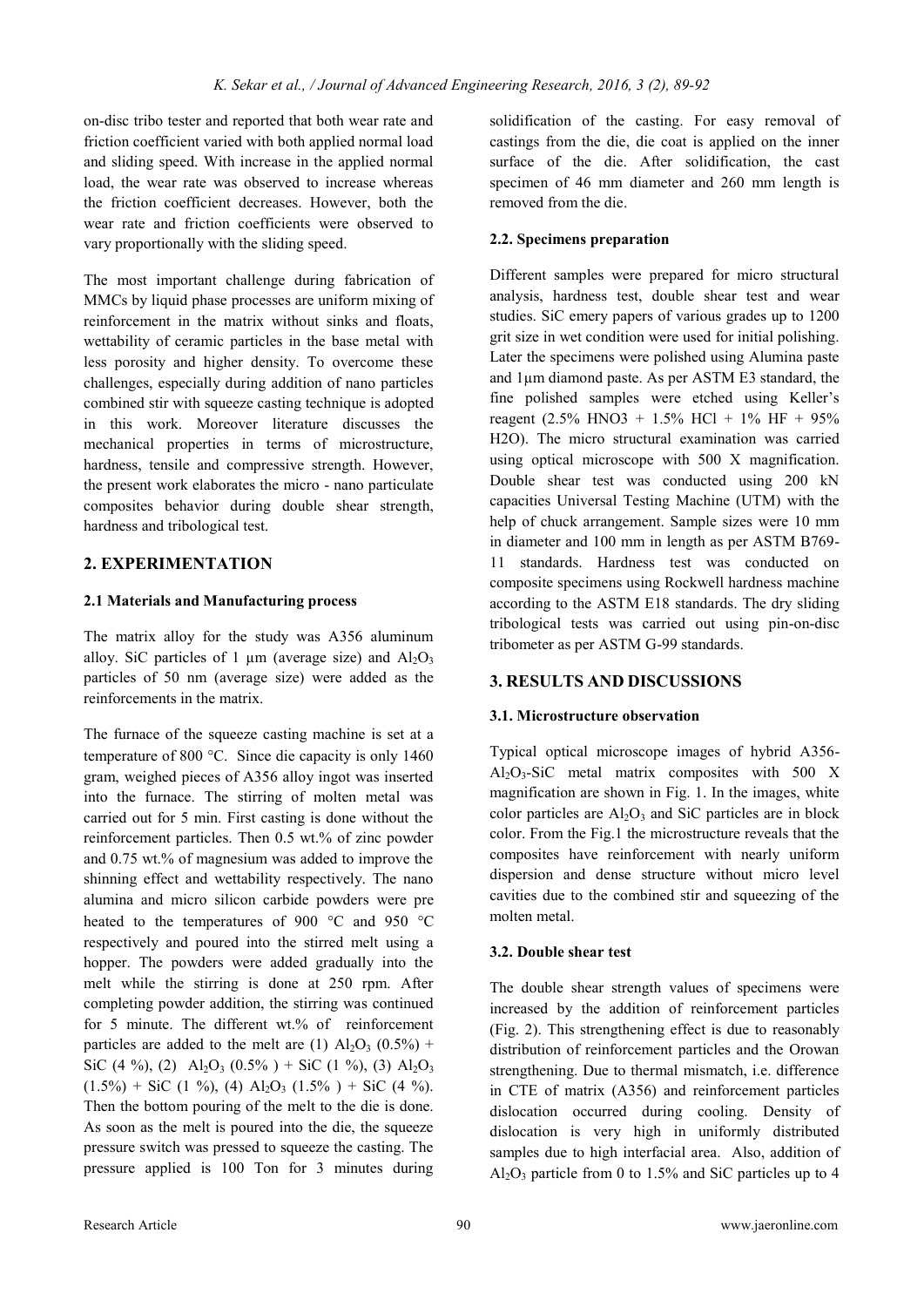wt % have increased double shear strength by 9.5% compared with matrix.



*Fig. 1 Microstructure images: (a) A356 alloy (b) MMC - 0.5% Al2O<sup>3</sup> + 1% SiC (c) MMC - 0.5% Al2O<sup>3</sup> + 4% SiC (d) MMC - 1.5% Al2O<sup>3</sup> + 1% SiC (e) MMC - 1.5%*   $Al_2O_3$  + 4% SiC



*Fig. 2 Double shear strength of MMCs*

#### **3.3 Hardness test**

Fig. 3 shows that uniformly increase in hardness for the composites. This is due to increase in resistance to deformation by adding SiC and Alumina as reinforcement in A356 alloy, existence of hard  $Al_2O_3$ and SiC particles which act as obstacle to the motion of dislocation. The distribution of reinforcement particles in the specimens affects the hardness values obtained and the agglomerates also act as hard areas in the

specimens. Increase in hardness with increase in the wt% of reinforcement particles is also due to reducing grain size by squeeze pressure. By adding 0.5 wt % of  $Al_2O_3$  and 4 wt % of SiC particles, the hardness increases by 6.6%.



*Fig. 3 Hardness of MMCs*

#### **3.4 Dry sliding wear**

A pin-on-disc tribometer is used to perform the wear experiment. Before wear test, each composite specimen is then weighed using a digital balance having an accuracy of  $\pm$  0.0001 gm. After that the specimen is mounted on the pin holder of the tribometer ready for wear test. For all experiments, the sliding speed is adjusted to 1.308 m/s, track diameter 100 mm, sliding distance 1100m, and total time is 14 minute under room temperature. The above values are fixed based on various available literatures for MMCs. Fig. 4 shows the trend of wear rate (weight loss) performance of different MMCs and base alloy with varying loads of 10 N, 30 N and 50 N. When compared to the matrix alloy, all the composites exhibited increased wear resistance with increase in load. This could be attributed to the increase in contact pressure of the asperities which results in increased shearing at the sliding interface and thus contributing to wear. Specimen having 1.5%  $Al_2O_3$ , 4% SiC exhibited increased wear properties compared to the other specimens due to the poor wettability between the matrix and reinforcement particles owing to their higher concentration. Specimen having  $0.5\%$  Al<sub>2</sub>O<sub>3</sub> and 4% SiC had shown less wear compared to the other entire specimen due to optimum wettability. The wear behavior of the specimen having  $0.5\%$  Al<sub>2</sub>O<sub>3</sub> + 1% SiC and 1.5% Al<sub>2</sub>O<sub>3</sub> + 1% SiC are lying in between that of  $1.5\%$  Al<sub>2</sub>O<sub>3</sub> + 4% SiC and  $0.5\%$  Al<sub>2</sub>O<sub>3</sub> + 4% SiC. This could be attributed to the variation of wt.% reinforcement addition to the matrix which exhibits different wettability and bonding characteristics.